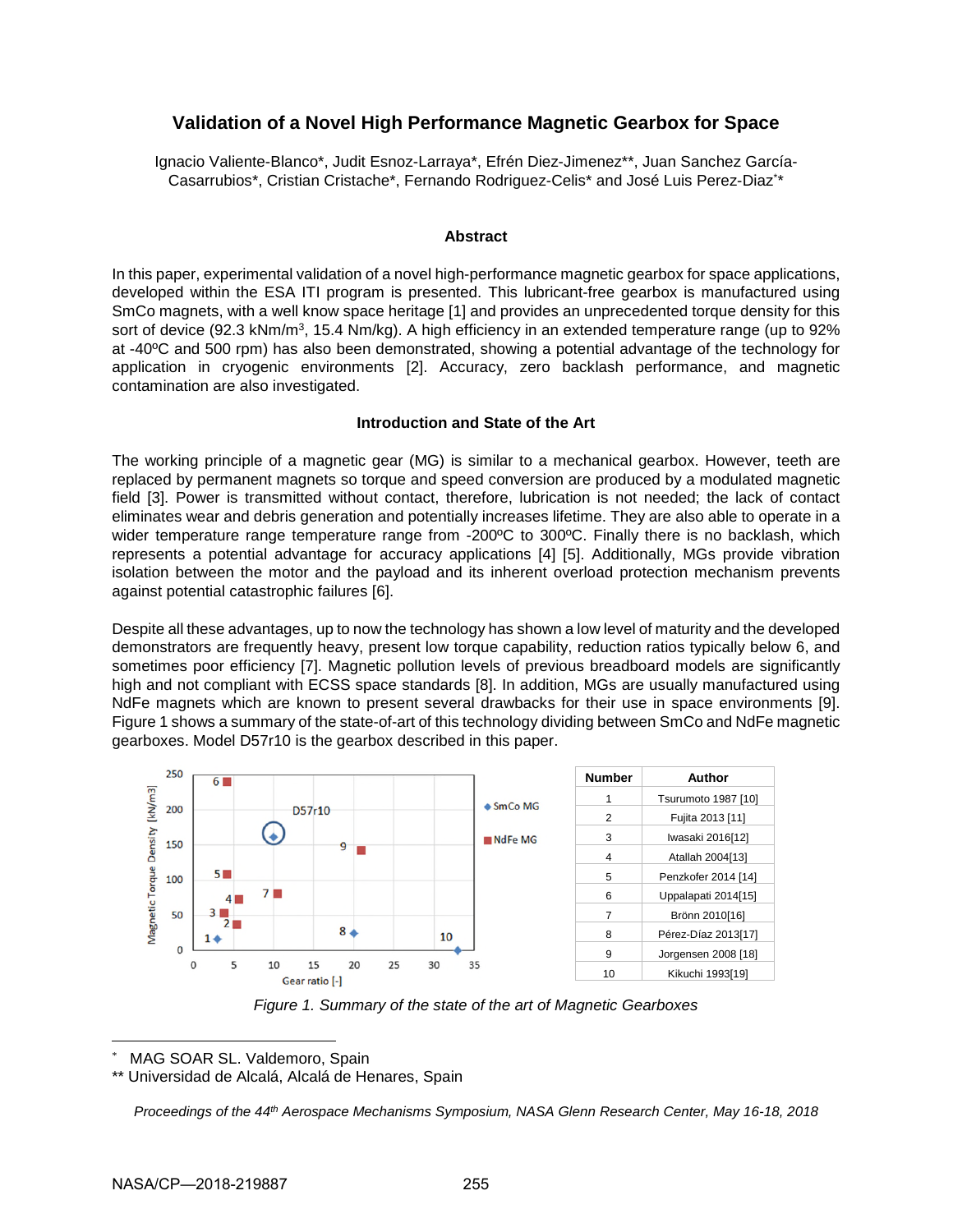### **The Innovation**

In this paper, experimental validation of magnetic gear in a controlled laboratory environment is provided. The MG is made of SmCo magnets with known space heritage. A high torque capability, a reduction ratio of 1:10 and low magnetic pollution levels according to ECSS standards were demonstrated. A high efficiency up to 92% at 500 rpm and -40ºC is one of the strongest points of the technology. The elimination of contact allows the optimization of power transmission in terms of efficiency. This provides the opportunity of high weight savings in motor-gear assemblies at low temperatures where the use of solid lubrication highly limits the efficiency and torque capacity of the systems. The performance demonstrated by this MG is far superior to the current state of the art of the technology and opens the window for several potential applications in space.

### **Model Description**

The magnetic gearbox presented in this paper is composed of three main elements: an input rotor (1), an output rotor (2) and a stator (3) as shown in Figure 2. Input rotor and stator are mainly composed of SmCo XYG 32 permanent magnets while the output rotor is mainly composed of laminated soft magnetic alloy teeth. Magnets in the stator are arranged in a Halbach configuration to maximize magnetic flux density inside the gearbox. 72 magnets are used in the stator, with 18 soft magnetic teeth and 4 input magnets. According to the reduction ratio calculation formula [20], the reduction ratio of the gearbox presented in this paper is equal to 10.

Four ball bearings are used to support the radial loads (theoretically spurious) during operation and to allow relative motion between the moving parts and the stator of the device. The selected bearings were lubricated with low-temperature grease. Titanium grade 2 alloy has been used as structural material for the housing, flanges and internal parts of the gearbox to obtain a good structural performance with a reduced mass penalty. The relatively high electric resistivity of titanium also contributes to an improvement of the efficiency of the gearbox at high speeds. Standard mechanical interface flanges have been designed. Fig. 2 shows the magnetic gearbox after assembly and the summary of the main physical properties and performance specifications:

|    | Specification                             | Value                  | Unit            |
|----|-------------------------------------------|------------------------|-----------------|
| O1 | Reduction ratio                           | 10                     |                 |
|    | Max. Output torque (25ºC)                 | 17.8                   | Nm              |
|    | Operational<br>Temperature<br>Range       | $[-40 \text{ to } 70]$ | ºC              |
|    | Envelope $(D \times L)$                   | 57x76                  | mmxmm           |
|    | Weight                                    | 1.15                   | kg              |
|    | Torque Density (25ºC)                     | 95                     | kNm/m3          |
|    | Specific Torque (25ºC)                    | 15.4                   | N/kg            |
|    | Magnetic dipolar moment (1<br>m distance) |                        | Am <sup>2</sup> |
|    | Efficiency (-40ºC, 500 rpm)               | 92%                    |                 |
|    | Ripple torque                             | < 3%                   | Nm/Nm           |

*Figure 2. Assembled gearbox and summary characteristics* 

# **Test Set Up and Results**

A dedicated test bench was set up to accurately characterize the breadboard model under different temperature conditions from -40ºC to 70ºC, speeds and load conditions from 0 to 100% output load (lock situation). Functional characterization tests were conducted, including static and dynamic performance, temperature influence, gear ratio, transmission error, backlash, and efficiency and magnetic field contamination.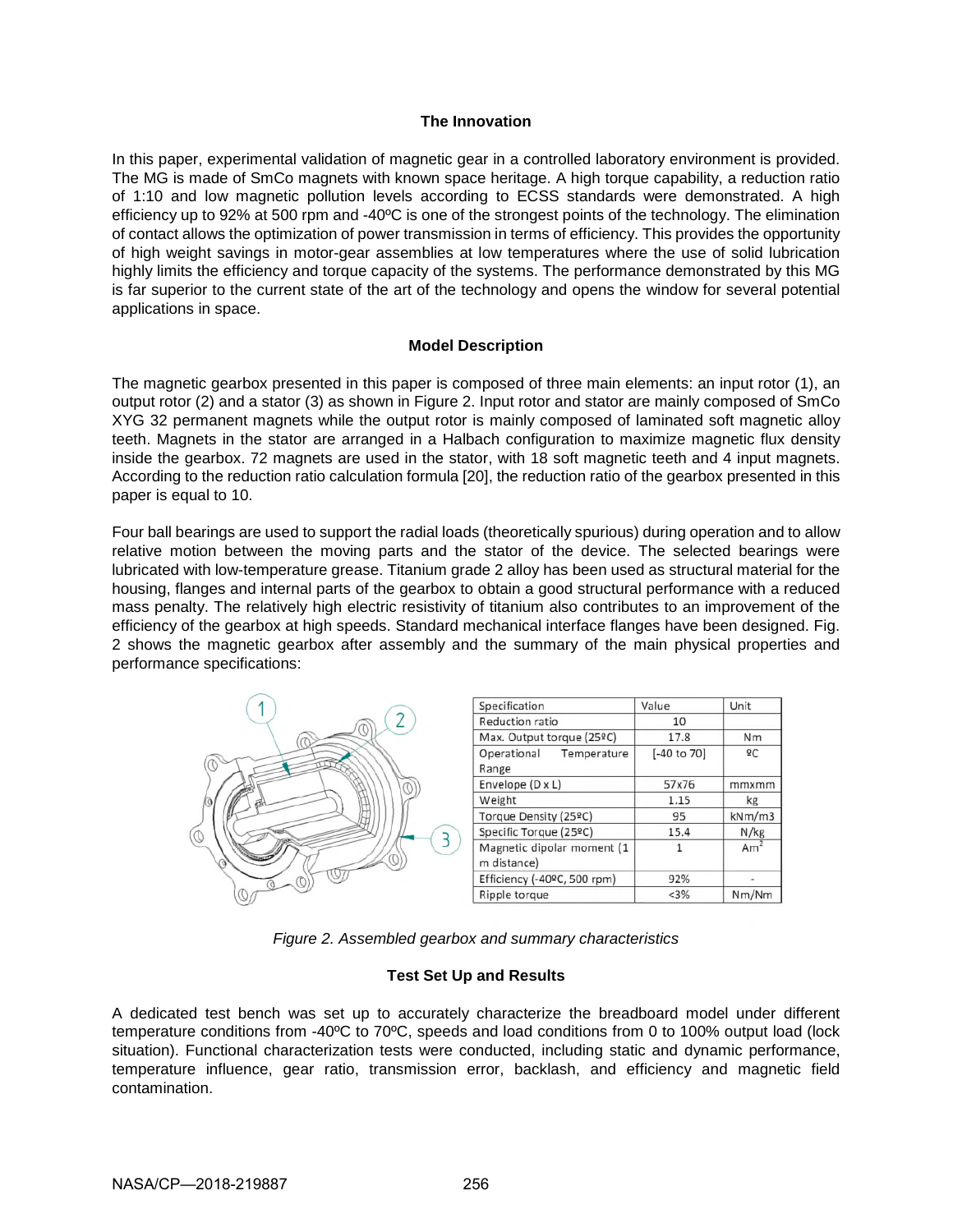

*Figure 3. Dedicated test bench and a view of frozen model after -40ºC test* 

Maximum Output Torque vs. Temperature

To evaluate the maximum output torque capacity of the gearbox, an infinite impedance is set at the output shaft (braking torque significantly higher than the maximum expected torque in the gearbox). Then, the input shaft is rotated slowly until slip occurs. The process is repeated 10 times in CW and CCW directions to have a statistical characterization. The maximum output torque measured at different operational temperature is depicted in Fig. 4 and compared to magneto-static FEM calculations. Results are in good agreement with the simulation models.



*Figure 4. Maximum output torque vs temperature characterization* 

Maximum output torque at 25°C is 17.8±0.1 Nm. It is clear that the maximum output torque increases at low temperatures. A temperature sensitivity about -0.012 Nm/deg has been calculated. The measured value of maximum output torque provides an actual torque density of 92.3 kNm/m<sup>3</sup> and actual specific torque 15.4 Nm/kg at room temperature. The actual torque density is different from active torque density.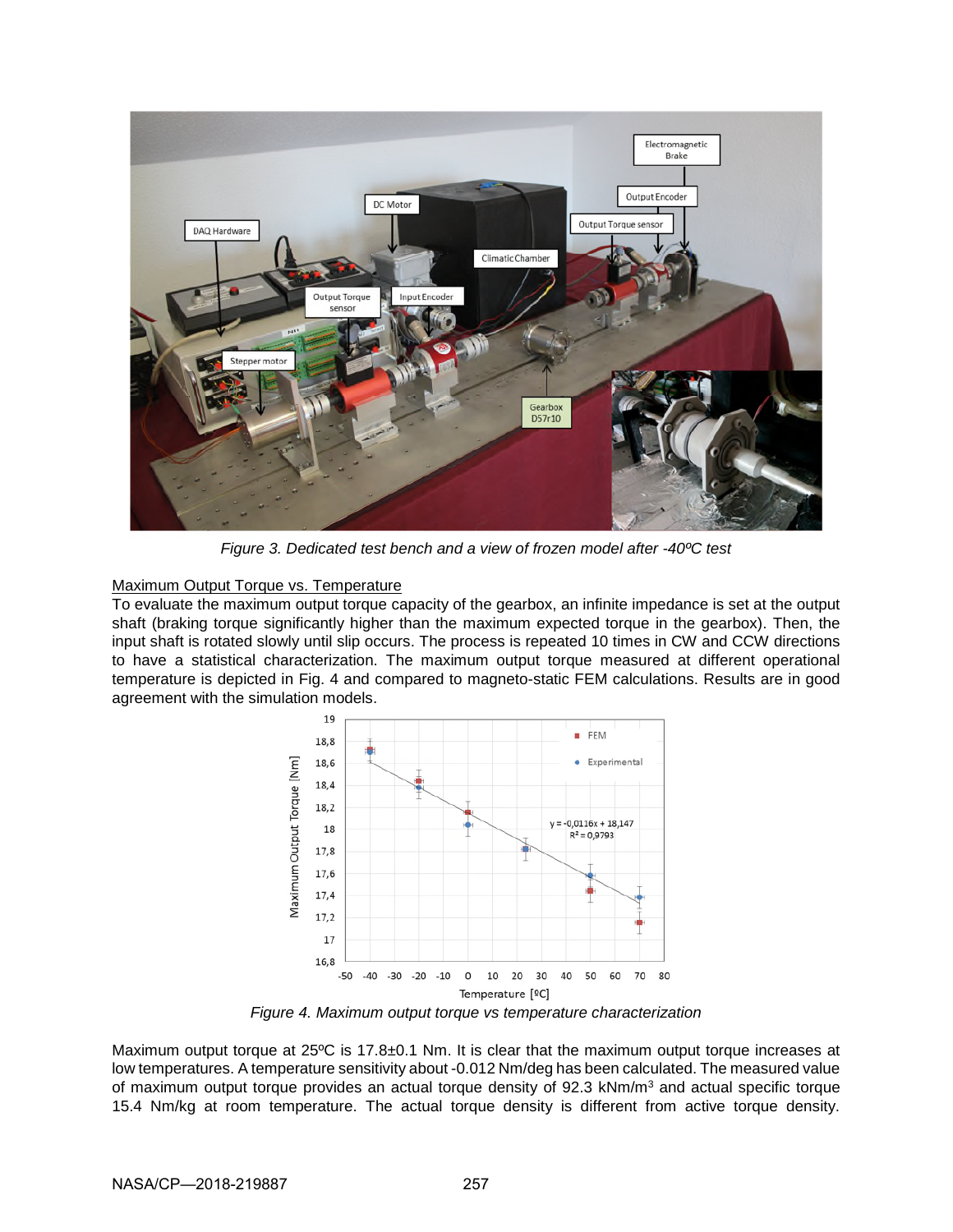Meanwhile the active torque density considers only the magnetic parts, the actual torque density considers the whole volume of the device (bearings, shields, etc). Taking into account the material used (SmCo), the gear ratio and the active torque density obtained, these results provide a significant improvement of the previous state of the art [21].

### Reduction Ratio

Kinematic reduction ratio is evaluated in dynamic conditions for various operational speeds between 50 and 1000 rpm, different load conditions and temperatures. Figure 5 shows a typical speed profile for the kinematic reduction ratio characterization test.



*Figure 5. Test bench and three breadboard models* 

The overall reduction ratio has been calculated at about  $10\pm0.01$  with no significant dependency on the operational speed, load condition, or temperature.

### Transmission Error

Transmission error of a gearbox is defined as:

$$
TE = \theta_{output} - \frac{\theta_{input}}{r}
$$

where

 $\theta_{output}$  is the angle measured in the output shaft.  $\theta_{input}$  is the angle measured in the input shaft. r is the theoretical gearbox reduction ratio, r=10.

The transmission error has been calculated at different speeds, load conditions and temperatures. Fig. 6 shows, as an example, the transmission error measured at 5 rpm, zero load condition, and room temperature. Two main contributions to the transmission error have been found at about 2 and 9.2 output degrees. Average RMS values of the transmission error under different load and temperature conditions are calculated at about 290 arcsec. The same value was obtained under different temperatures and operational conditions. The fact that the contribution to the transmission error can be deterministically defined opens new opportunities to highly improve the accuracy of the gearbox by motor active control.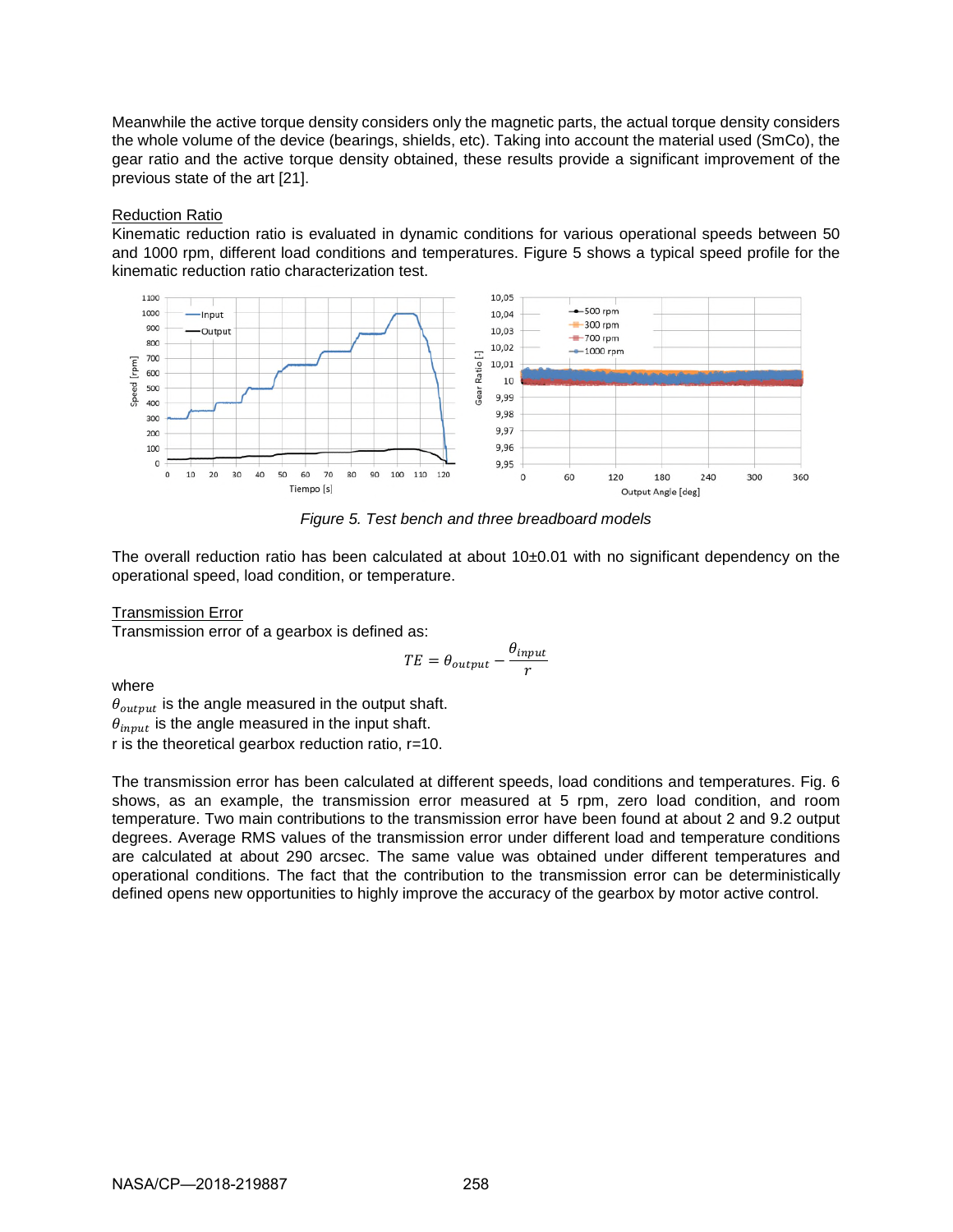

*Figure 6. Transmission error and FFT amplitude* 

### **Backlash**

Backlash was also characterized for the magnetic gearbox. Reciprocating quasi-static motion of low amplitude (from 1 to 10 deg) is induced in the input shaft. Then, the output rotation is observed and backlash characterized. The experiment was repeated at various temperature conditions and different input relative positions. The backlash observed was always below the DAQ system resolution (<20 arcsec).

### **Efficiency**

The efficiency of the magnetic gearbox has been characterized at different operational conditions. In this paper, results at different speeds and temperature for an output load of 50% of the maximum output load are presented. Fig. 7 shows the efficiency measured at different temperatures and compared with FEM results. Both values are in relatively good agreement. Efficiency obtained from experimental data presents error bars up to 10% at low speeds due to test set up limitations. To improve the readability of the data, error bars were not plotted on graph. Efficiency seems to remain higher than 90% even at low temperature; this is one of the main strengths of the technology. On the contrary, mechanical gearboxes are highly affected by cold temperatures, with efficiency of solid lubricated gears rapidly reduced to 10% at -25ºC [22].



*Figure 7. Efficiency test results at different temperatures* 

### Magnetic Pollution

A critical parameter for instruments used in space is the magnetic contamination induced in the surroundings. Frequently, scientific missions and on-board instruments require very low magnetic contamination to assure that there is no interference with the satellite instruments. Scant attention has been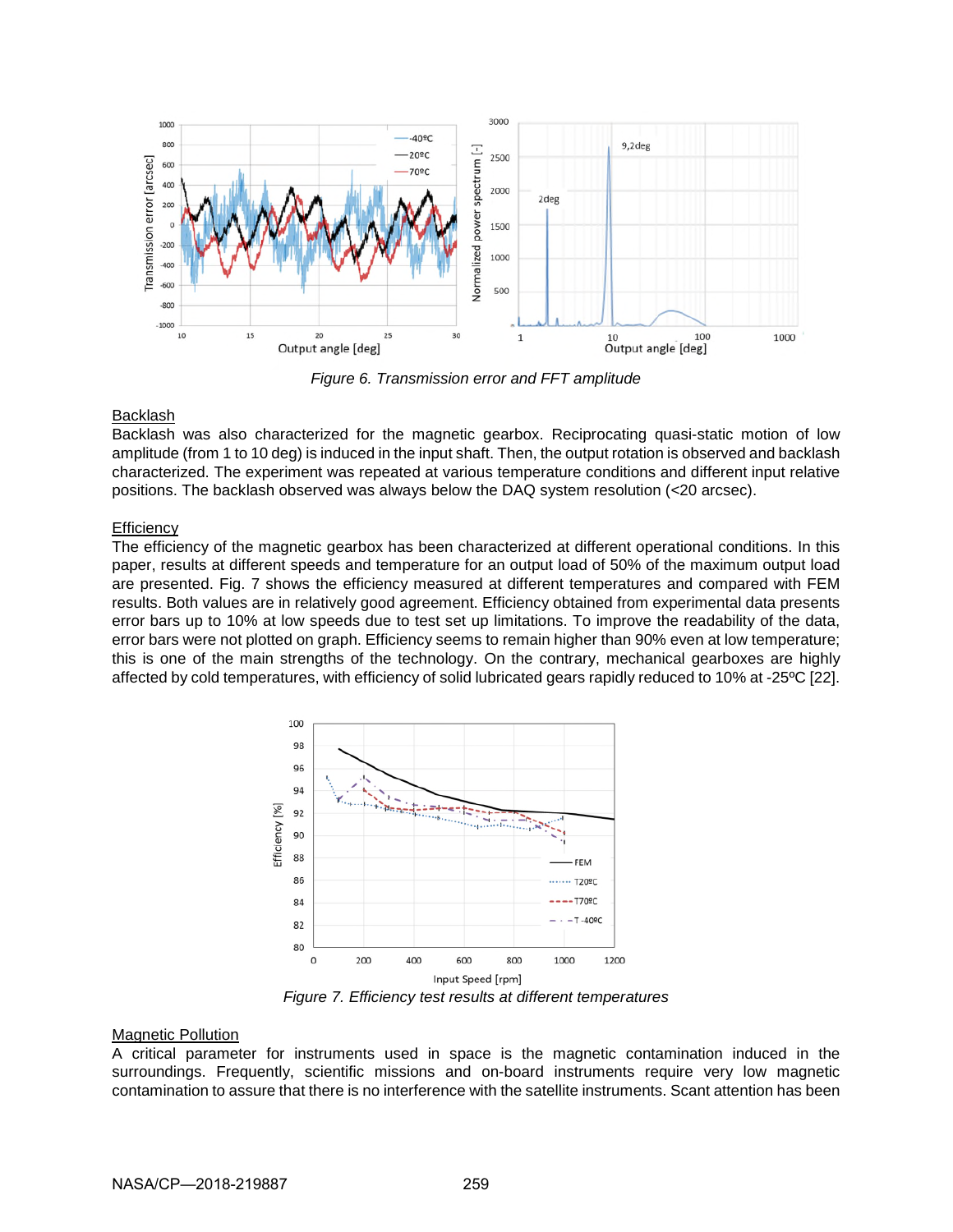paid to this critical issue in the past regarding magnetic gearboxes. Space standards establish that an acceptable limit for magnetic contamination is a value of  $0.2 \mu T$  at 1-meter distance from the device.

Fig. 8 shows the magnetic field contamination in the most unfavorable direction (radial) from the gearbox vs. distance to the gearbox. A very good agreement with FEM results is observed. The measured magnetic flux density at 1-meter distance is extrapolated from the FEM model of the gearbox. The value obtained is equal to 0.15 µT, below ECSS limits. The equivalent dipolar moment calculated at 1-meter distance is about 1±0.2 A/m<sup>2</sup> .



*Figure 8. Efficiency and magnetic pollution test results* 

# **Conclusions and Lessons Learned**

A high-performance breadboard model of a magnetic gearbox has been designed for space applications, manufactured and tested. The breadboard model demonstrated a reduction ratio of 10, with an unprecedented actual torque density (92 kNm/m<sup>3</sup>, 15.4 Nm/kg), high efficiency for operation even at low temperatures (92% at -40ºC and 500 rpm), and magnetic pollution levels compliant with ECSS requirement specifications. The results obtained showed a significant improvement in term of torque density and gear ratio compared to previous developments and prove that MGs are competitive against mechanical gearboxes.

During the project, the lessons learned are:

- High efficiency can be achieved for operation even at low temperatures by common techniques such as soft magnetic material lamination or selection of low conductivity materials.
- Efficiency and torque capacity are little affected by the environment temperature
- Sources of inaccuracy can be well predicted by FEM models. The deterministic nature of these errors allows multiple strategies to improve the accuracy and reduce the ripple.
- Magnetic pollution level is below ECSS standard requirements.

# **Acknowledgements and Previous Publication Record**

This project was founded by ESA, under the contract number Nº 4000113972/15/NLCBi/GM ITI activity. A general view of the three breadboard models developed under this activity was summarized in ESMATS proceedings 2017 [9]. This paper present original information and tests results never published before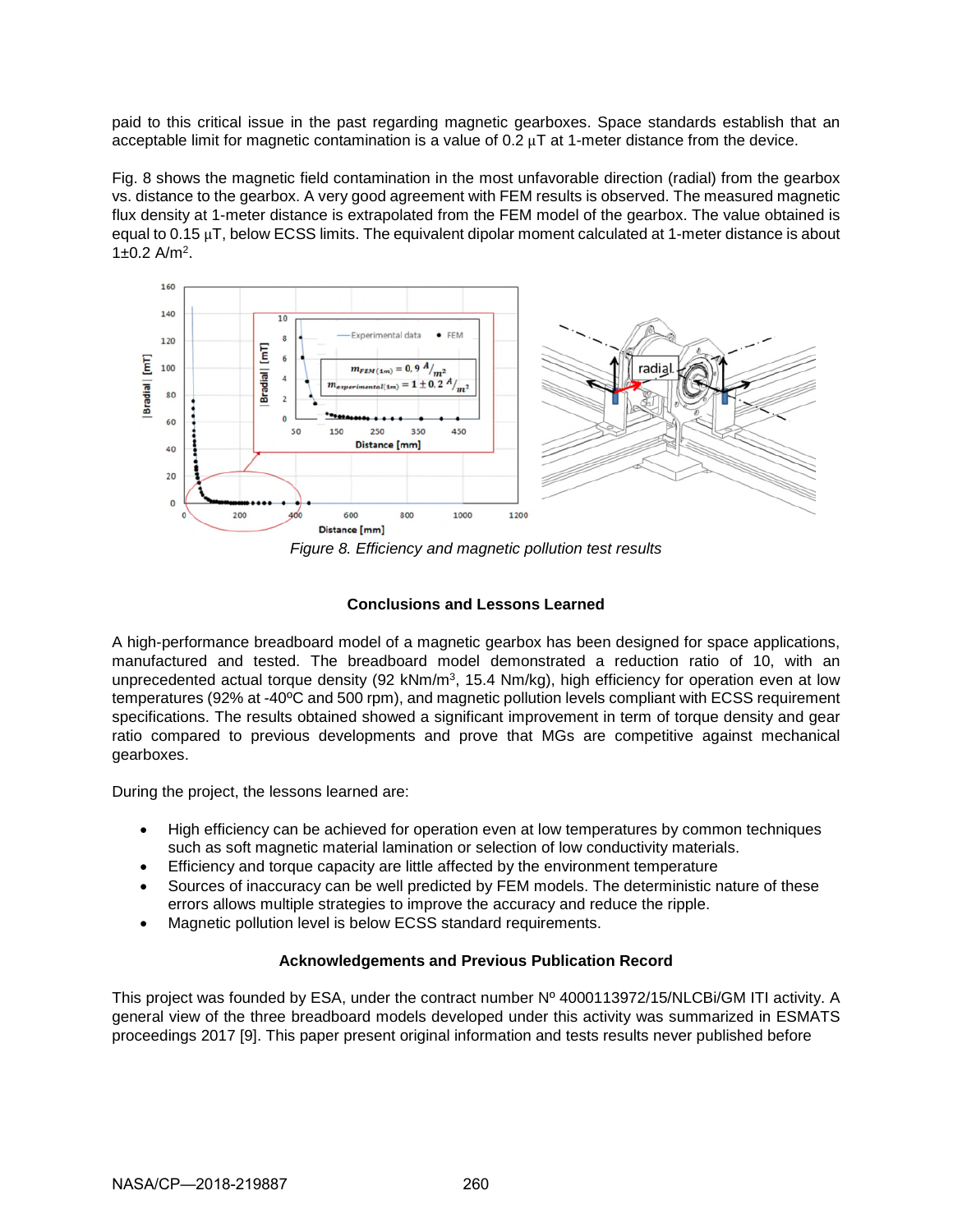#### **References**

- 1. E. W. Blackmore, "Radiation Effects of Protons on Samarium-Cobalt Permanent Magnets," *IEEE Trans. Nucl. Sci.*, vol. 32, no. 5, (October 1985) pp. 3669–3671.
- 2. J. Perez-Diaz, E. Diez-Jimenez, I. Valiente-Blanco, C. Cristache, M.-A. Alvarez-Valenzuela, J. Sanchez-Garcia-Casarrubios, C. Ferdeghini, F. Canepa, W. Hornig, G. Carbone, J. Plechacek, A. Amorim, T. Frederico, P. Gordo, J. Abreu, V. Sanz, E.-M. Ruiz-Navas, and J.-A. Martinez-Rojas, "Performance of Magnetic-Superconductor Non-Contact Harmonic Drive for Cryogenic Space Applications," *Machines*, vol. 3, no. 3, (July 2015) pp. 138–156.
- 3. N. Niguchi, K. Hirata, M. Muramatsu, and Y. Hayakawa, "Transmission torque characteristics in a magnetic gear," in *The XIX International Conference on Electrical Machines - ICEM 2010*, (september 2010) pp. 1– 6.
- 4. J. L. Perez-Diaz, I. Valiente-Blanco, E. Diez-Jimenez, and J. Sanchez-Garcia-Casarrubios, "Superconducting noncontact device for precision positioning in cryogenic environments," *IEEE/ASME Trans. Mechatronics*, vol. 19, no. 2, (March 2014)pp 598-605
- 5. H. Komiyama and Y. Uchimura, "Contactless magnetic gear for robot control application," *Electr. Eng. Japan*, vol. 184, no. 4, (September 2013) pp. 32–41.
- 6. C. Cristache, E. Diez-jimenez, I. Valiente-blanco, J. Sanchez-Garcia-Casarrubios, and J. L. Perez-Diaz, "Aeronautical Magnetic Torque Limiter for Passive Protection against Overloads," *Machines*, vol. 4, nº. 17, 2016.
- 7. D. Painter, "A Comparative Study of the Performance Capabilities of Magnetic Gears," Portland, OR, January 2016.
- 8. ESA-ESTEC, "ECSS-E-ST-20-07C-Rev1 Space Engineering, Electromagnetic compatibility," 2012.
- 9. C. L. Bowman, "Design Issues for Using Magnetic Materials in Radiation Environments at Elevated Temperature," *Proc. Nucl. Emerg. Technol. Sp.* ,(February 2013) p. 6801.
- 10. K.Tsurumoto and S.Kikuchi, "A new magnetic gear using permanent magnet," *IEEE Trans. Magn.*, vol. 23, no. 5, (September 1987) pp. 3622–3624.
- 11. T. Fujita, Y. Ando, K. Nagaya, M. Oka, and T. Todaka, "Surface Magnet Gears with a New Magnet Arrangement and Optimal Shape of Stationary Pole Pieces," vol. 5 nº 6, (June 2013) pp. 243–249.
- 12. N. Iwasaki, M. Kitamura, and Y. Enomoto, "Optimal Design of Permanent Magnet Motor with Magnetic Gear and Prototype Verification," *Electr. Eng. Japan*, vol. 194, no. 1, (January 2016) pp. 60-69.
- 13. K. Atallah, S. D. Calverley, and D. Howe, "Design, analysis and realisation of a high-performance magnetic gear," *IEE Proc. - Electr. Power Appl.*, vol. 151, no. 2, (March 2004) pp. 135–143.
- 14. A. Penzkofer and K. Atallah, "Magnetic Gears for High Torque Applications," *IEEE Trans. Magn.*, vol. 50, no. 11, (December 2014) pp. 1–4.
- 15. K. Uppalapati, J. Z. Bird, J. Wright, J. Pitchard, M. Calvin, and W. Williams, "A magnetic gearbox with an active region torque density of 239Nm/L," in *IEEE Energy Conversion Congress and Exposition (ECCE)*, (September 2014), p. 1422–1428.
- 16. L. Brönn, R.-J. Wang, and M. J. Kamper, "Development of a shutter type magnetic gear," in *Proceedings of the 19th Southern African Universities Power Engineering Conference SAUPEC 2010, University of the Witwatersrand, Johannesburg*, January 2010.
- 17. J. L. Perez-Diaz, E. Diez-jimenez, C. Cristache, I. Valiente-blanco, M. A. Alvarez-Valenzuela, J. Sanchez-Garcia-Casarrubios, V. Castro, E. M. Ruiz-Navas, C. Ferdeghini, F. Canepa, H. W., G. Carbone, J. Plechacek, A. Amorin, J. Serrano, and V. Sanz, "Magnetic Non-Contact Harmonic Drive," *ASME Proc.*, November 2013.
- 18. F. T. Jorgensen, T. O. Andersen, and P. O. Rasmussen, "The Cycloid Permanent Magnetic Gear," *IEEE Trans. Ind. Appl.*, vol. 44, no. 6, (Nov-December 2008)pp. 1659–1665.
- 19. S. Kikuchi and K. Tsurumoto, "Design and characteristics of a new magnetic worm gear using permanent magnet," *IEEE Trans. Magn.*, vol. 29, no. 6, (November 1993), pp. 2923–2925.
- 20. R. Montague, C. Bingham, and K. Atallah, "Servo Control of Magnetic Gears," *IEEE/ASME Trans. Mechatronics*, vol. 17, no. 2, (April 2012) pp. 269–278.
- 21. J. Esnoz-Larraya, I. Valiente-Blanco, C. Cristache, J. Sanchez-Garcia-Casarrubios, F. Rodriguez-Celis, E. Diez-Jimenez, and J. L. Perez-Diaz, "Optimagdrive: High-Performance Magnetic Gears Development for Space Applications," *Proccedings of the ESMATS*, 2017.